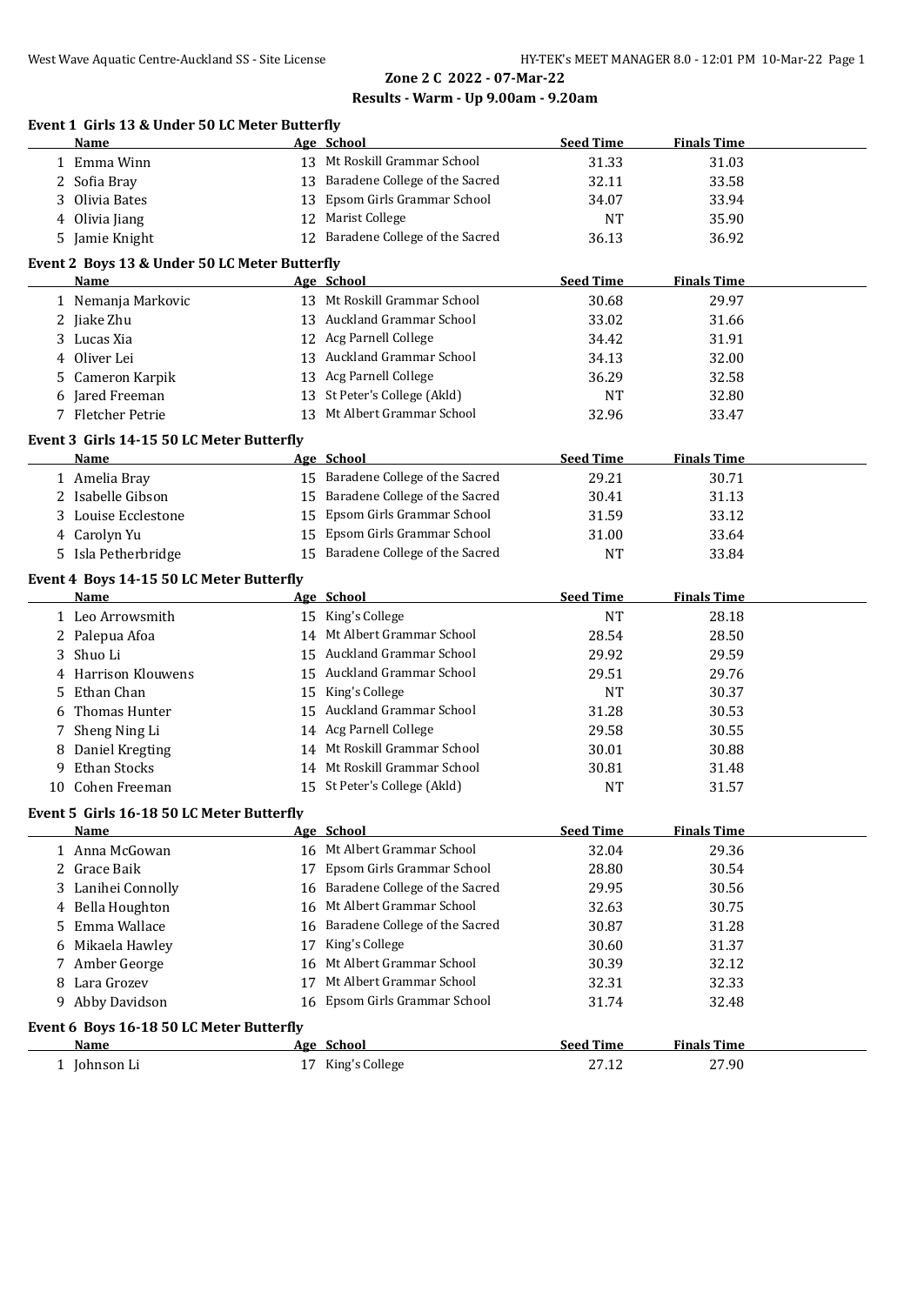# **Zone 2 C 2022 - 07-Mar-22**

## **Results - Warm - Up 9.00am - 9.20am**

|   | <b>Name</b>                                     |    | Age School                        | <b>Seed Time</b> | <b>Finals Time</b> |
|---|-------------------------------------------------|----|-----------------------------------|------------------|--------------------|
|   | 2 Luke Hair                                     |    | 16 Auckland Grammar School        | 29.10            | 28.25              |
| 3 | Carwin Li                                       |    | 17 Mt Albert Grammar School       | 27.88            | 28.45              |
| 4 | Quin Walden                                     |    | 17 Mt Albert Grammar School       | 26.94            | 28.49              |
| 5 | Bowen Crawford                                  | 17 | Mt Albert Grammar School          | 27.94            | 29.31              |
| 6 | Chris Jiang                                     |    | 16 King's College                 | 28.30            | 29.64              |
| 7 | Edward Joh                                      | 16 | Auckland Grammar School           | 31.11            | 29.94              |
| 8 | Saniru Hewa                                     |    | 16 Mt Roskill Grammar School      | 31.03            | 30.57              |
|   | Event 7 Girls 13 & Under 50 LC Meter Backstroke |    |                                   |                  |                    |
|   | Name                                            |    | Age School                        | <b>Seed Time</b> | <b>Finals Time</b> |
|   |                                                 |    | 13 Baradene College of the Sacred | <b>NT</b>        | 36.09              |
|   | 1 Misha Petherbridge<br>Olivia Bates            |    | 13 Epsom Girls Grammar School     |                  |                    |
| 2 |                                                 |    |                                   | 34.48            | 37.12              |
| 3 | Sofia Bray                                      |    | 13 Baradene College of the Sacred | 33.65            | 37.65              |
|   | 4 Olivia Jiang                                  | 12 | <b>Marist College</b>             | <b>NT</b>        | 39.64              |
|   | Event 8 Boys 13 & Under 50 LC Meter Backstroke  |    |                                   |                  |                    |
|   | <b>Name</b>                                     |    | Age School                        | <b>Seed Time</b> | <b>Finals Time</b> |
|   | 1 Nemanja Markovic                              |    | 13 Mt Roskill Grammar School      | 34.14            | 33.52              |
|   | 2 Victah-Levi Hopkinson                         |    | 13 Auckland Grammar School        | 33.88            | 33.82              |
| 3 | Lucas Xia                                       |    | 12 Acg Parnell College            | 36.27            | 34.86              |
| 4 | Yen-Cheng Lee                                   |    | 13 Auckland Grammar School        | 35.46            | 35.96              |
|   | 5 Naia Tagiilima                                |    | 13 Mt Roskill Grammar School      | 37.16            | 37.34              |
|   | Event 9 Girls 14-15 50 LC Meter Backstroke      |    |                                   |                  |                    |
|   | Name                                            |    | Age School                        | <b>Seed Time</b> | <b>Finals Time</b> |
|   | 1 Isabelle Gibson                               |    | 15 Baradene College of the Sacred | 29.76            | 33.37              |
|   | 2 Amelia Bray                                   |    | 15 Baradene College of the Sacred | 29.21            | 35.28              |
|   | 3 Alex Winn                                     |    | 15 Mt Roskill Grammar School      | 32.66            | 36.09              |
|   | 4 Yalen-Sjaan Wong See                          |    | 14 Mt Albert Grammar School       | 33.66            | 36.19              |
|   |                                                 |    |                                   |                  |                    |
|   | Event 10 Boys 14-15 50 LC Meter Backstroke      |    |                                   |                  |                    |
|   | Name                                            |    | Age School                        | <b>Seed Time</b> | <b>Finals Time</b> |
|   | 1 Ethan Stocks                                  |    | 14 Mt Roskill Grammar School      | 30.12            | 31.00              |
| 2 | Oscar Bower                                     |    | 14 Auckland Grammar School        | 32.48            | 31.50              |
|   | 3 Palepua Afoa                                  |    | 14 Mt Albert Grammar School       | 32.10            | 33.07              |
|   | 4 Luke Gibson                                   |    | 15 Auckland Grammar School        | 33.25            | 33.69              |
| 5 | Daniel Kregting                                 |    | 14 Mt Roskill Grammar School      | 32.54            | 34.08              |
| 6 | Patrick Li                                      |    | 14 Auckland Grammar School        | 33.25            | 34.68              |
|   | *7 Cohen Freeman                                |    | 15 St Peter's College (Akld)      | <b>NT</b>        | 34.73              |
|   | *7 Bosco Ding                                   |    | 14 Acg Parnell College            | 34.68            | 34.73              |
|   | 9 Ethan Chan                                    |    | 15 King's College                 | 33.31            | 35.64              |
|   | Event 11 Girls 16-18 50 LC Meter Backstroke     |    |                                   |                  |                    |
|   | Name                                            |    | Age School                        | <b>Seed Time</b> | <b>Finals Time</b> |
|   | 1 Amber George                                  |    | 16 Mt Albert Grammar School       | 29.63            | 32.57              |
|   | 2 Anna McGowan                                  |    | 16 Mt Albert Grammar School       | 30.48            | 34.20              |
|   | 3 Emma Wallace                                  |    | 16 Baradene College of the Sacred | 31.84            | 36.25              |
|   | 4 Mikaela Hawley                                |    | 17 King's College                 | 34.01            | 40.09              |
|   | Event 12 Boys 16-18 50 LC Meter Backstroke      |    |                                   |                  |                    |
|   | Name                                            |    | Age School                        | <b>Seed Time</b> | <b>Finals Time</b> |
|   | 1 Hunter Dobson                                 |    | 16 Mt Albert Grammar School       | 27.13            | 31.30              |
|   |                                                 |    | 17 Mt Albert Grammar School       |                  |                    |
|   | 2 Quin Walden                                   |    |                                   | 27.45            | 31.72              |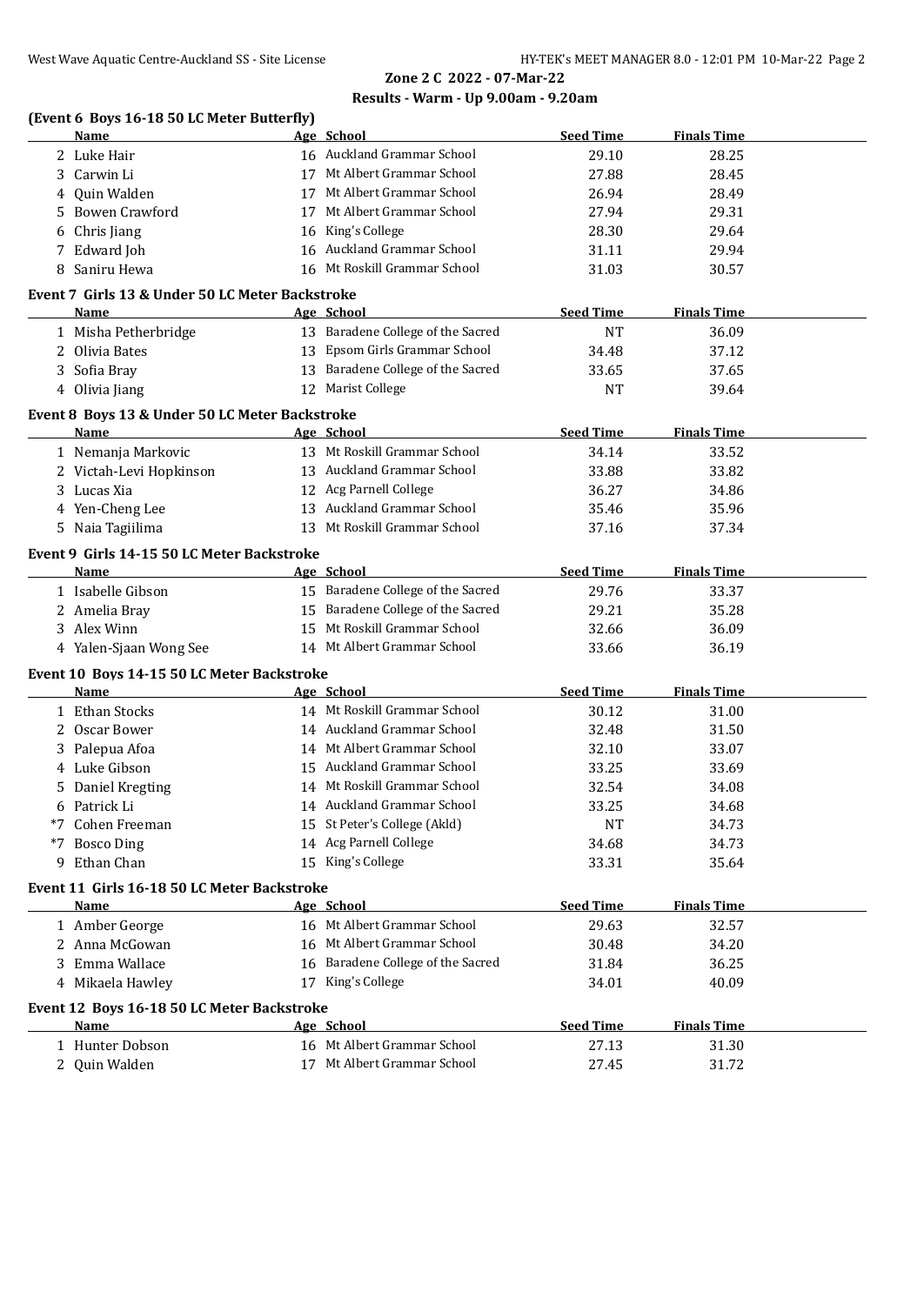# **Zone 2 C 2022 - 07-Mar-22 Results - Warm - Up 9.00am - 9.20am**

#### **(Event 12 Boys 16-18 50 LC Meter Backstroke)**

|    | Name                                                       | Age School                        | <b>Seed Time</b> | <b>Finals Time</b> |  |
|----|------------------------------------------------------------|-----------------------------------|------------------|--------------------|--|
|    | 3 Victor Balgaradean                                       | 16 Auckland Grammar School        | 32.90            | 32.28              |  |
|    | 4 Bowen Crawford                                           | 17 Mt Albert Grammar School       | 28.84            | 32.63              |  |
| 5  | Henry Oram                                                 | 16 Auckland Grammar School        | 33.46            | 32.90              |  |
| 6  | Chris Jiang                                                | 16 King's College                 | <b>NT</b>        | 33.57              |  |
| 7  | Saniru Hewa                                                | 16 Mt Roskill Grammar School      | 30.87            | 34.10              |  |
| 8  | Jackson Kennard                                            | 16 Auckland Grammar School        | 32.18            | 34.64              |  |
|    | 9 Carwin Li                                                | 17 Mt Albert Grammar School       | 31.11            | 36.53              |  |
|    |                                                            |                                   |                  |                    |  |
|    | Event 13 Girls 13 & Under 50 LC Meter Breaststroke<br>Name | Age School                        | <b>Seed Time</b> | <b>Finals Time</b> |  |
|    | 1 Olivia Bates                                             | 13 Epsom Girls Grammar School     | 34.80            | 39.43              |  |
|    | 2 Leah Crowie                                              | 13 Mt Roskill Grammar School      | 40.59            | 40.85              |  |
|    |                                                            | 12 Baradene College of the Sacred |                  |                    |  |
| 3  | Kayla Knight                                               |                                   | 39.69            | 40.93              |  |
| 4  | Jamie Knight                                               | 12 Baradene College of the Sacred | 40.69            | 42.08              |  |
| 5  | Olivia Jiang                                               | 12 Marist College                 | NT               | 42.09              |  |
| 6  | Olivia Patterson                                           | 13 St Mary's College (Akld)       | 43.72            | 42.31              |  |
|    | Event 14 Boys 13 & Under 50 LC Meter Breaststroke          |                                   |                  |                    |  |
|    | Name                                                       | Age School                        | <b>Seed Time</b> | <b>Finals Time</b> |  |
|    | 1 Cameron Karpik                                           | 13 Acg Parnell College            | 31.62            | 33.85              |  |
|    | 2 Nemanja Markovic                                         | 13 Mt Roskill Grammar School      | 34.56            | 35.78              |  |
| 3  | <b>Fletcher Petrie</b>                                     | 13 Mt Albert Grammar School       | 35.53            | 35.85              |  |
| 4  | Makaio Smith-Waru                                          | 13 King's College                 | 38.73            | 37.51              |  |
| 5  | Jiake Zhu                                                  | 13 Auckland Grammar School        | 38.57            | 37.71              |  |
|    | 6 Charlie Forsyth                                          | 13 Auckland Grammar School        | 36.82            | 37.97              |  |
|    | 7 Lachlan Klouwens                                         | 13 Auckland Grammar School        | 41.41            | 43.09              |  |
|    | Event 15 Girls 14-15 50 LC Meter Breaststroke              |                                   |                  |                    |  |
|    | Name                                                       | Age School                        | <b>Seed Time</b> | <b>Finals Time</b> |  |
|    | 1 Amorita Nehoa                                            | 14 Epsom Girls Grammar School     | 35.51            | 37.00              |  |
|    | 2 Louise Ecclestone                                        | 15 Epsom Girls Grammar School     | 38.74            | 40.20              |  |
|    | 3 Carolyn Yu                                               | 15 Epsom Girls Grammar School     | 37.81            | 40.87              |  |
|    | 4 Michaela Fuatimau                                        | 14 St Mary's College (Akld)       | 38.99            | 40.89              |  |
|    | 5 Isabelle Gibson                                          | 15 Baradene College of the Sacred | 39.60            | 44.66              |  |
|    | Event 16 Boys 14-15 50 LC Meter Breaststroke               |                                   |                  |                    |  |
|    | Name                                                       | Age School                        | <b>Seed Time</b> | <b>Finals Time</b> |  |
|    | 1 Leo Arrowsmith                                           | 15 King's College                 | 31.29            | 31.91              |  |
|    | 2 Bosco Ding                                               | 14 Acg Parnell College            | 35.91            | 36.32              |  |
| 3  | Luke Gibson                                                | 15 Auckland Grammar School        | 36.62            | 36.75              |  |
| 4  | Charlie Russell                                            | 14 Auckland Grammar School        | 38.00            | 37.08              |  |
| *5 | <b>Ethan Stocks</b>                                        | 14 Mt Roskill Grammar School      | 36.25            | 37.82              |  |
| *5 | Cohen Freeman                                              | 15 St Peter's College (Akld)      | NT               | 37.82              |  |
| *7 | Sheng Ning Li                                              | 14 Acg Parnell College            | 34.68            | 38.92              |  |
|    | Patrick Li                                                 | 14 Auckland Grammar School        | 38.05            | 38.92              |  |
| *7 |                                                            | 14 Mt Albert Grammar School       |                  |                    |  |
| 9  | Palepua Afoa                                               |                                   | 36.84            | 39.35              |  |
| 10 | Daniel Kregting                                            | 14 Mt Roskill Grammar School      | 38.40            | 41.30              |  |
|    | 11 Daniel Hyde                                             | 15 St Peter's College (Akld)      | NT               | 41.53              |  |
|    | Event 17 Girls 16-18 50 LC Meter Breaststroke              |                                   |                  |                    |  |
|    | Name                                                       | Age School                        | <b>Seed Time</b> | <b>Finals Time</b> |  |
|    | 1 Lanihei Connolly                                         | 16 Baradene College of the Sacred | 33.93            | 35.30              |  |
|    | 2 Trelise Dance                                            | 17 Baradene College of the Sacred | NT               | 36.72              |  |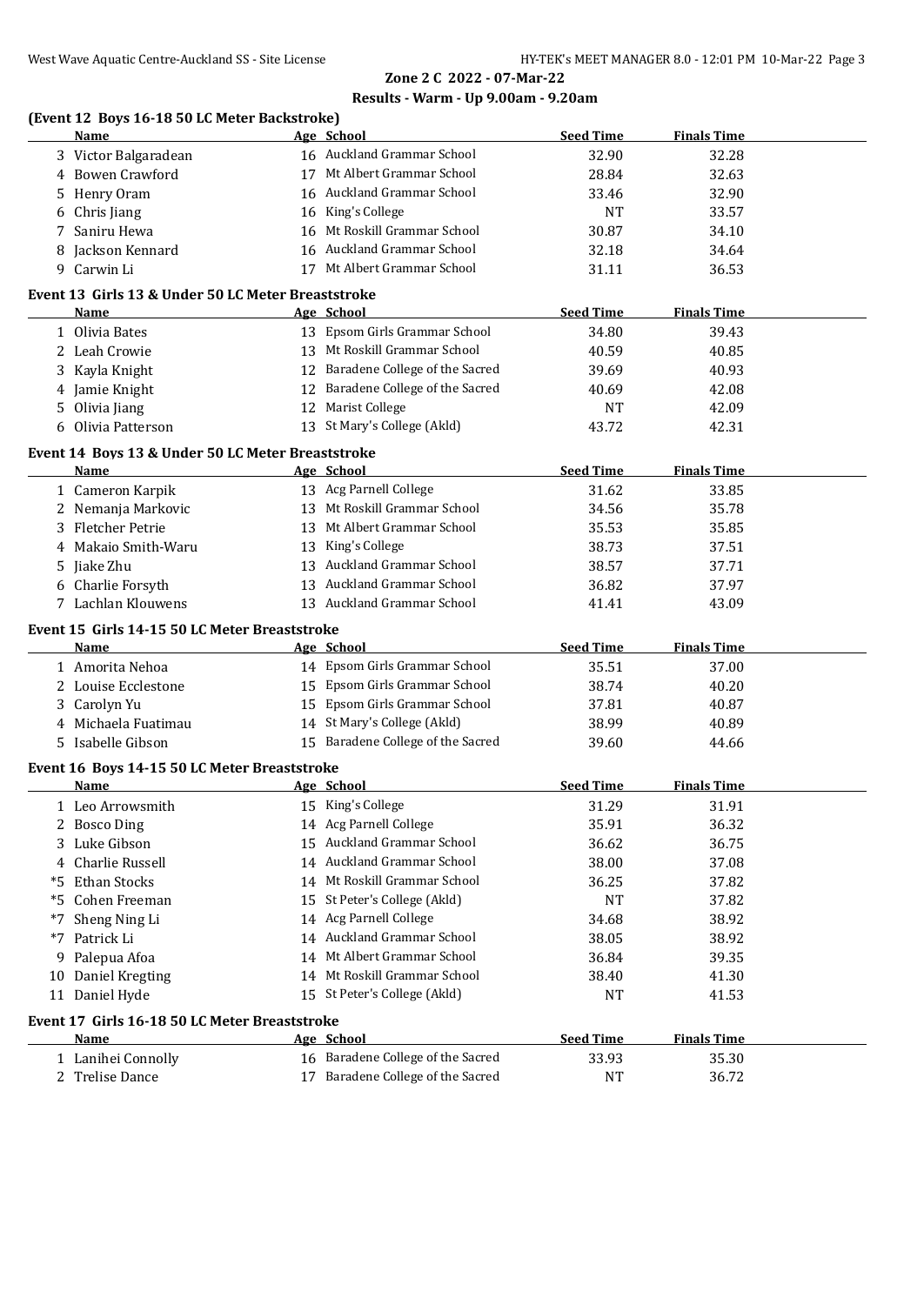# **Zone 2 C 2022 - 07-Mar-22 Results - Warm - Up 9.00am - 9.20am**

## **(Event 17 Girls 16-18 50 LC Meter Breaststroke)**

|    | <b>Name</b>                                        |    | Age School                        | <b>Seed Time</b> | <b>Finals Time</b> |  |
|----|----------------------------------------------------|----|-----------------------------------|------------------|--------------------|--|
|    | 3 Abby Davidson                                    |    | 16 Epsom Girls Grammar School     | 35.62            | 38.37              |  |
|    | 4 Amber George                                     |    | 16 Mt Albert Grammar School       | 35.77            | 39.17              |  |
| 5. | Emma Wallace                                       |    | 16 Baradene College of the Sacred | 37.23            | 40.10              |  |
|    | Lara Grozev                                        | 17 | Mt Albert Grammar School          | 38.17            | 42.52              |  |
|    | 7 Mikaela Hawley                                   |    | 17 King's College                 | <b>NT</b>        | 42.87              |  |
|    | Event 18 Boys 16-18 50 LC Meter Breaststroke       |    |                                   |                  |                    |  |
|    | Name                                               |    | Age School                        | <b>Seed Time</b> | <b>Finals Time</b> |  |
|    | 1 Bowen Crawford                                   |    | 17 Mt Albert Grammar School       | 30.72            | 32.70              |  |
|    | 2 Jackson Kennard                                  |    | 16 Auckland Grammar School        | 34.42            | 34.53              |  |
|    | 3 Luke Hair                                        |    | 16 Auckland Grammar School        | 37.48            | 37.20              |  |
| 4  | Hunter Dobson                                      |    | 16 Mt Albert Grammar School       | 33.57            | 38.33              |  |
|    |                                                    |    | 16 King's College                 |                  |                    |  |
| 5. | Chris Jiang                                        |    | Mt Roskill Grammar School         | NT               | 38.44              |  |
| 6  | Saniru Hewa                                        | 16 |                                   | 37.35            | 43.26              |  |
|    | Event 19 Girls 13 & Under 50 LC Meter Freestyle    |    |                                   |                  |                    |  |
|    | Name                                               |    | Age School                        | <b>Seed Time</b> | <b>Finals Time</b> |  |
|    | 1 Misha Petherbridge                               |    | 13 Baradene College of the Sacred | <b>NT</b>        | 30.13              |  |
|    | 2 Olivia Patterson                                 |    | 13 St Mary's College (Akld)       | 32.92            | 30.67              |  |
| 3. | Leah Crowie                                        |    | 13 Mt Roskill Grammar School      | 30.53            | 30.69              |  |
| 4  | Laura Watts                                        |    | 13 Epsom Girls Grammar School     | 30.14            | 30.72              |  |
| 5  | Sofia Bray                                         |    | 13 Baradene College of the Sacred | 29.99            | 30.98              |  |
| 6  | Olivia Bates                                       | 13 | Epsom Girls Grammar School        | 30.50            | 31.53              |  |
| 7  | Olivia Jiang                                       | 12 | Marist College                    | <b>NT</b>        | 31.81              |  |
| 8  | Emma Winn                                          |    | 13 Mt Roskill Grammar School      | 30.86            | 31.97              |  |
|    | Event 20 Boys 13 & Under 50 LC Meter Freestyle     |    |                                   |                  |                    |  |
|    | Name                                               |    | Age School                        | <b>Seed Time</b> | <b>Finals Time</b> |  |
|    | 1 Nemanja Markovic                                 |    | 13 Mt Roskill Grammar School      | 28.07            | 27.83              |  |
|    | 2 Victah-Levi Hopkinson                            |    | 13 Auckland Grammar School        | 29.10            | 28.86              |  |
|    | Cameron Karpik                                     |    | 13 Acg Parnell College            | 30.44            | 28.94              |  |
| 4  | Oliver Lei                                         |    | 13 Auckland Grammar School        | 30.45            | 28.98              |  |
|    | *5 Jared Freeman                                   |    | 13 St Peter's College (Akld)      | <b>NT</b>        | 29.23              |  |
|    | *5 Lucas Xia                                       |    | 12 Acg Parnell College            | 30.58            | 29.23              |  |
| 7  | Makaio Smith-Waru                                  |    | 13 King's College                 | 28.46            | 29.31              |  |
| 8  | Charlie Forsyth                                    |    | 13 Auckland Grammar School        | 30.20            | 30.23              |  |
| 9. | Naia Tagiilima                                     | 13 | Mt Roskill Grammar School         | 32.64            | 30.84              |  |
| 10 | Fletcher Petrie                                    | 13 | Mt Albert Grammar School          | 30.38            | 31.17              |  |
|    |                                                    |    |                                   |                  |                    |  |
|    | Event 21 Girls 14-15 50 LC Meter Freestyle<br>Name |    | Age School                        | <b>Seed Time</b> | <b>Finals Time</b> |  |
|    |                                                    |    | 15 Baradene College of the Sacred |                  |                    |  |
|    | 1 Amelia Bray                                      |    |                                   | 27.13            | 28.89              |  |
|    | 2 Isla Petherbridge                                | 15 | Baradene College of the Sacred    | 28.82            | 29.41              |  |
| 3  | Louise Ecclestone                                  | 15 | Epsom Girls Grammar School        | 28.71            | 30.00              |  |
| 4  | Yalen-Sjaan Wong See                               | 14 | Mt Albert Grammar School          | 30.41            | 31.05              |  |
| 5. | Michaela Fuatimau                                  | 14 | St Mary's College (Akld)          | 31.07            | 31.56              |  |
| 6  | Carolyn Yu                                         | 15 | Epsom Girls Grammar School        | 29.39            | 32.52              |  |
|    | 7 Alex Winn                                        | 15 | Mt Roskill Grammar School         | 30.48            | 33.59              |  |
|    | Event 22 Boys 14-15 50 LC Meter Freestyle          |    |                                   |                  |                    |  |
|    | Name                                               |    | Age School                        | <b>Seed Time</b> | <b>Finals Time</b> |  |
|    | 1 Leo Arrowsmith                                   |    | 15 King's College                 | 25.89            | 26.30              |  |
|    | 2 Harrison Klouwens                                |    | 15 Auckland Grammar School        | 26.28            | 26.59              |  |